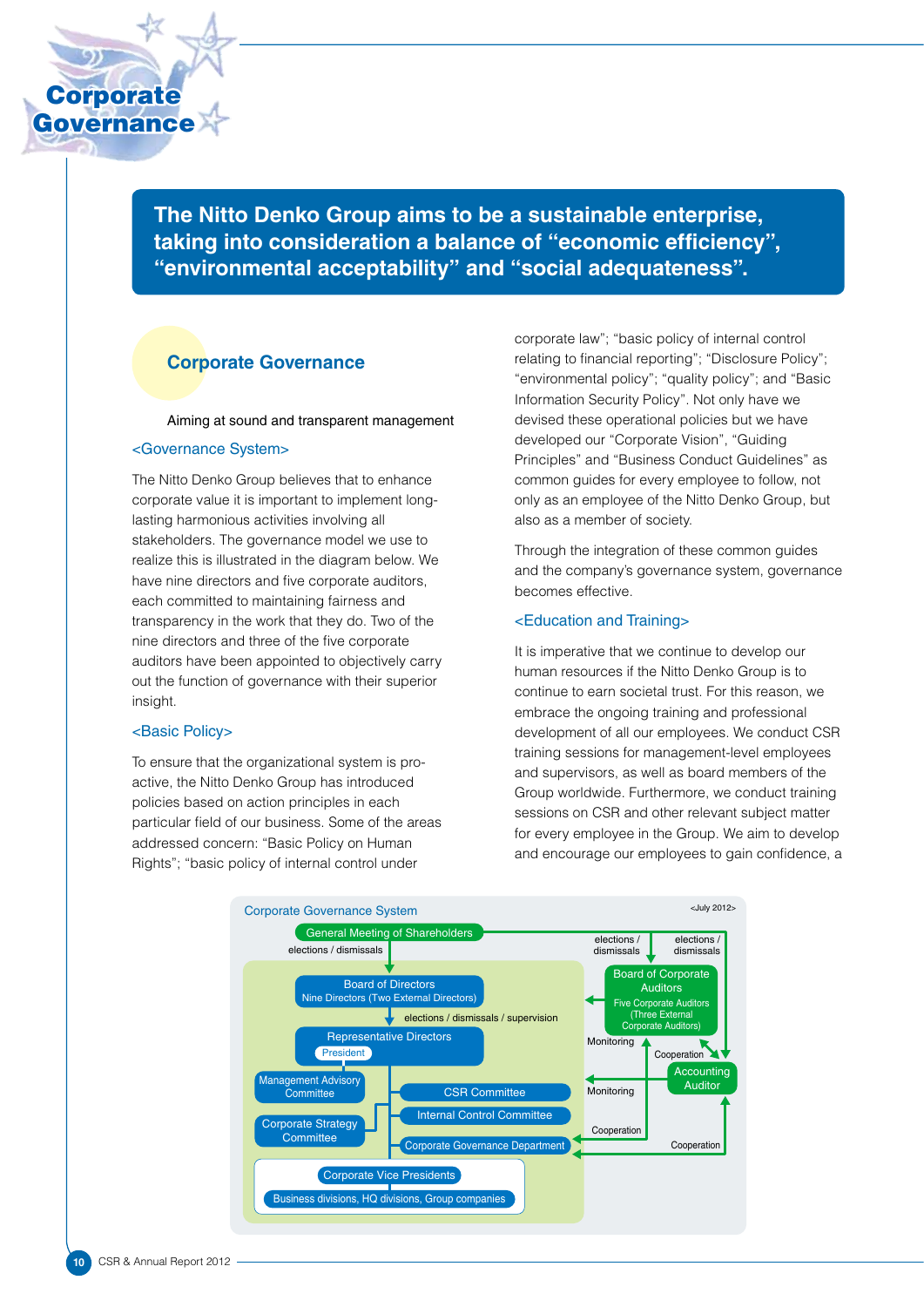great sense of professional ethics and a wealth of good sense.



Conducting CSR training sessions for managementlevel employees and supervisors overseas since fiscal 2011

#### <Audits and Internal Control>

The Nitto Denko Group carries out many internal and other audits related to export control, unethical trading, the environment, safety and quality by specialty units. The results of these audits are reported to the department responsible and the relevant management teams. Any problems identified are considered and followed up with strategies initiated to rectify the situation as speedily as possible. We have also implemented the internal control evaluation measures which are outlined in the Financial Instruments and Exchange Act. These measures focus on six areas: "control environment"; "risk evaluation and response"; "control activities"; "information and transmission"; "monitoring"; and the "handling of IT". We believe that in order to enhance future governance, it is necessary to successfully combine our internal audits with the internal control evaluation measures.

#### <Risk Management>

In order to prevent misconduct, accidents and to keep our losses at a minimum, the Nitto Denko Group actively manages risk. We consider risk management to be an important component of good governance.

Risk management concerns all of our business activities, as well as any accidents and disasters that may occur globally. The CSR Committee investigates any risk areas that may present as serious concerns to management. Any potential risk areas are prioritized and the relevant departments are then engaged in a process focused on putting in place countermeasures aimed at prevention and transformation.

#### <Helpline>

We have two problem-solving avenues available to employees, one of which is internal and the other being a helpline. Every employee is able to utilize

either avenue in situations where the issue concerned relates to the Group. When any violation of the law or corruption is uncovered, the first step undertaken is for the employee to inform and consult their manager. In cases where the situation is not resolvable within the organization, it is then likely for the employee to contact the helpline information desk.

In fiscal 2011, there were some employees who utilized the helpline. We settle issues while ensuring the protection of whistleblowers.

### <Establishment of Business Continuity Plan (Earthquake Edition)>

On the basis of the experience of the Great Hanshin Earthquake in 1995, a possible Tokai earthquake, the probability of an earthquake occurring somewhere else in Japan in the future, and the official announcement by the Cabinet Office of "Business Continuity Guidelines", the Nitto Denko Group issued the first edition of a countermeasure manual for use in the event of an earthquake, in 2006. After making improvements to the manual following our experience of the Great East Japan Earthquake on March 11, 2011, we issued a revised edition: Business Continuity Manual (Earthquake Edition) in September of the same year.

Following are the four basic policies contained in the manual:

1. Respect for human life

We will place maximum priority on ensuring the safety and relief of employees and their family members.

2. Prevention of secondary disasters

We will work for the prevention of secondary disasters, such as fire or solvent spillage, striving to avoid disrupting the local community.

3. Responsibility for supplying products

We will provide essential products and services for maintaining the normal functioning of society. We will strengthen supply chains to enable resumption in the manufacture of essential products.

4. Supporting the local community We will provide help to ensure the safety, relief and restoration of neighboring regions.

In the future, we will issue editions of the countermeasure manual for use in the event of a massive blackout, flood, or other contingency as needed.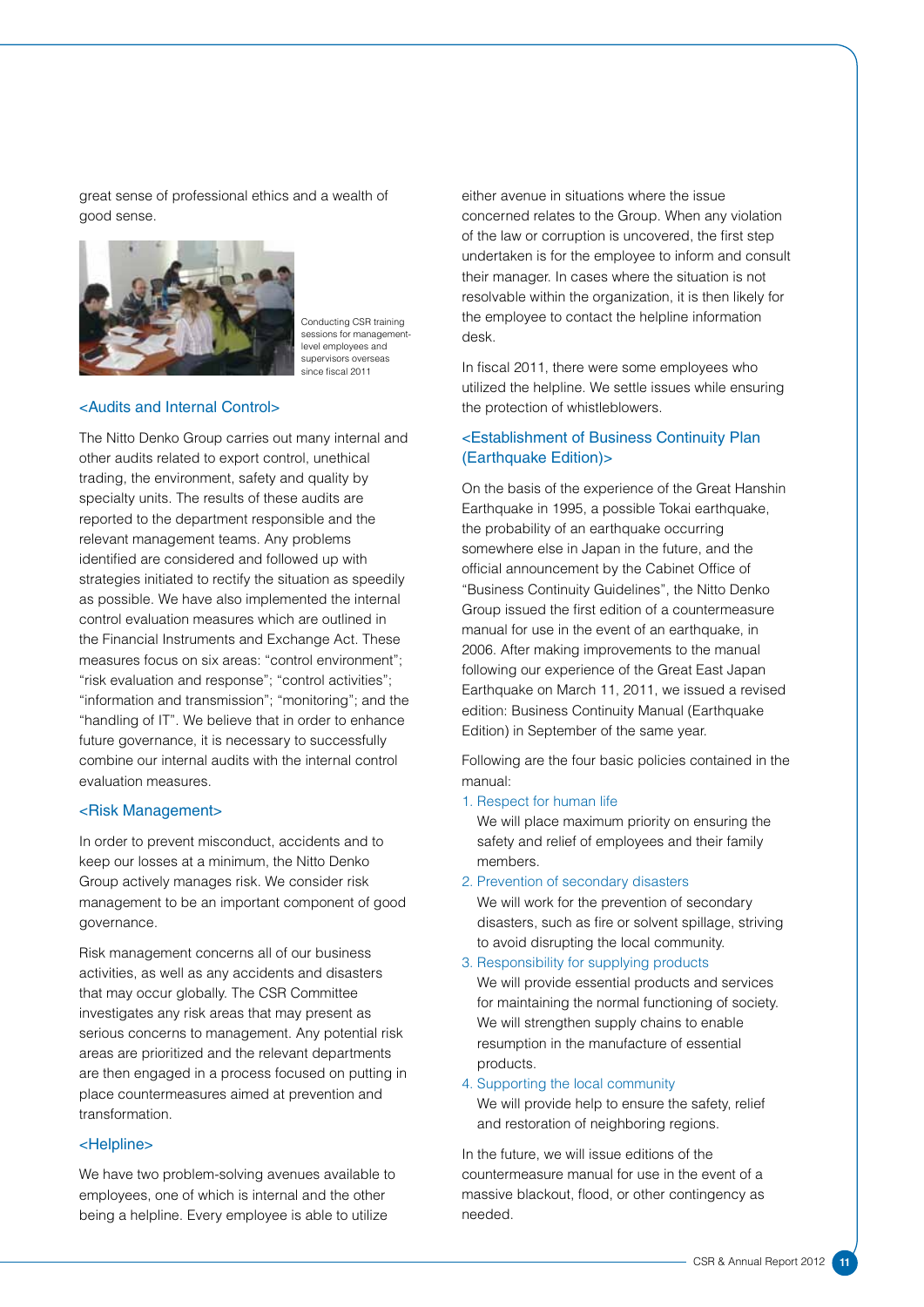

## **Associated Business Risks Listed in the Financial Report as of March 2012**

Potential risks which may have an effect on our operational results, share price and financial standing are indicated below.

## (1) Optoelectronics Business

Materials produced by our optoelectronics business for LCD-related products constitute the core of the Group's sales. There are many companies participating in this market and competition continues to be stiff. Our relationships with panel manufacturers (our customers), an imbalance between supply and demand in the industry, declining prices, corporate reorganization and the switching of strategy among panel makers, technical innovation, intensified price competition due to new players entering the market, capacity limitations of material suppliers and sharp increases in material costs could all negatively affect the performance of the Group.

## (2) Overseas Operations

The Group conducts business in many countries, actively pursuing possible future global business opportunities. Depending on the country, there are inherent unavoidable risks that can occur. Such risks include: unanticipated changes to or discrepancy in the interpretation of laws and ordinances, taxes and regulations; deteriorating employment relationships; increasing labor costs; transportation delays; power outages; social disorder from political disturbances; and war and terrorism. If such events were to materialize, the performance of the Group could be adversely affected.

#### (3) Global Politics and Economic Currents

The Group manufactures and markets its products throughout the world. Therefore, its business is affected by trends in global politics and economics, and financial system instability. Unexpected economic circumstances caused by drastic changes in global politics, fluctuations in exchange rates or a supply deficiency of raw materials such as petroleum oil or rare metals could have adverse effects on the performance of the Group.

## (4) Mergers and Acquisitions

It is indispensable for the Group to construct relationships with other companies with superior technology in diverse ways such as through

acquisitions and affiliations. If such an acquisition did not prove to be as profitable as expected, the performance of the Group could be adversely affected.

## (5) Raw Material Vendors

For some key raw materials, the Group depends on specific vendors. Although it does endeavor to find multiple raw material vendors so as to reduce the risk of being unable to procure key materials, for some raw materials we need to depend on specific vendors. Failure to obtain the necessary key raw materials due to a possible disaster, accident or bankruptcy of a vendor, an imbalance between supply and demand, or a cost increase could adversely affect the performance of the Group.

### (6) Financial Standing of Our Customers

The Group works with customers worldwide who meet its strict financial criteria. However, some customers are in rapidly changing business environments and serious financial problems could occur with such customers with whom the Group has accounts receivable. In particular, LCD-related products represent a significantly large source of revenue compared with other products of the Group. If a default were to occur, the amount involved would tend to be quite significant.

## (7) New Product Development

Aiming at meeting high market expectations, the Group strives toward technological innovation and competitive power of costing across all areas of its business. The Group continues to pursue the development of new technologies, products, goals and markets, with research and development investment necessary for production process innovation, as well as plant and equipment investment based on its "Area Niche Top" strategy, in which we supply products meeting specific needs in an area, in addition to its "Global Niche Top" strategy. However, it is not easy to accurately forecast changes in an industry in which market changes are so drastic. It is possible that another company could unexpectedly develop a new technology or product that renders a product of the Group obsolete. The occurrence of such an event beyond contingency expectations could affect the management of the company.

## (8) Intellectual Property

The Group owns, maintains and manages valuable intellectual property rights. However, there is a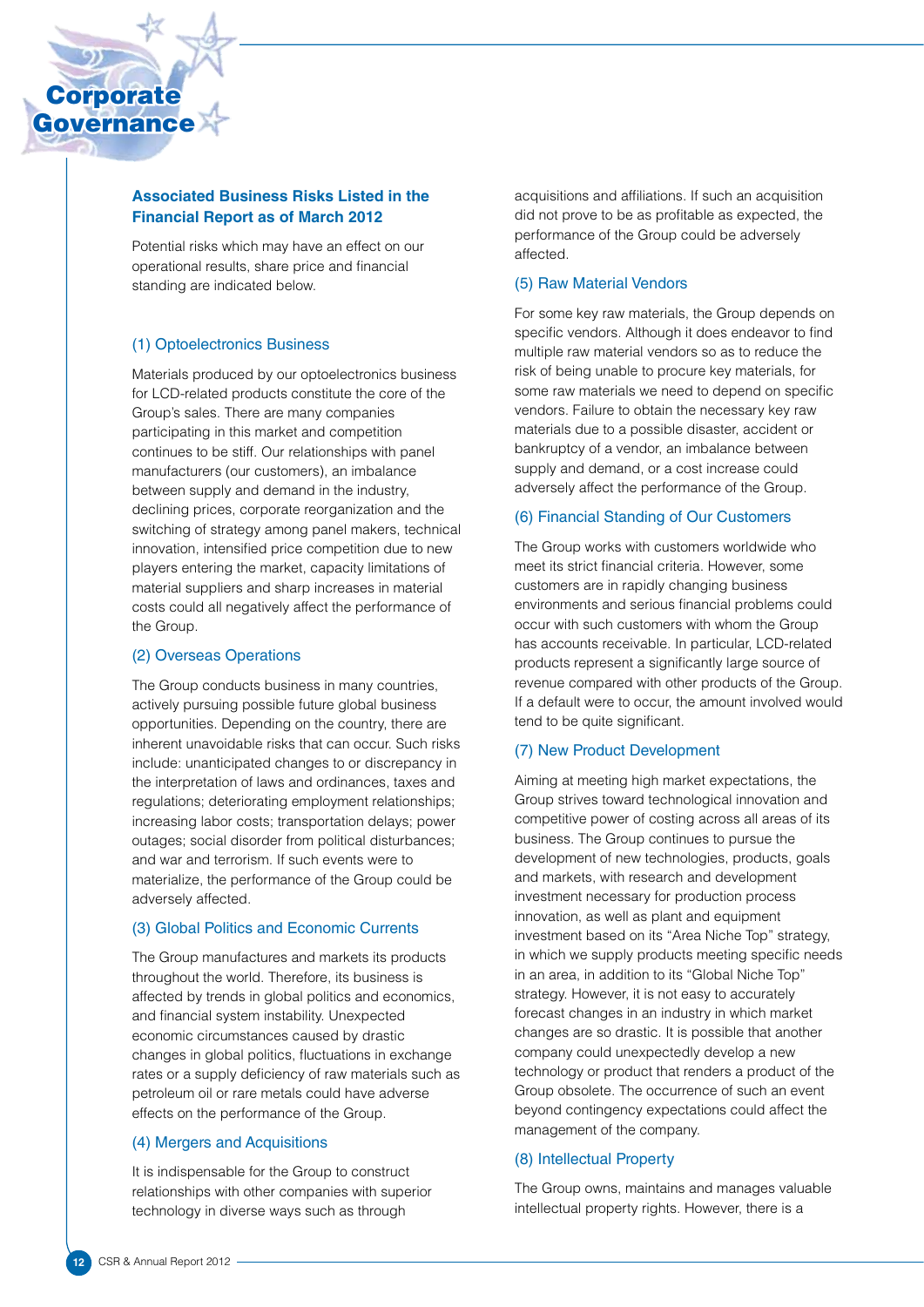possibility that a third party might claim these rights to be invalid and the Group might not enjoy complete protection. The Group's property may be imitated in some areas and may be involved in lawsuits. Intellectual property rights infringements could negatively affect the performance of the Group.

#### (9) Product Defects

The Group manufactures products according to ISO 9000 quality standards and carries out quality assurance management which is trusted by its customers. The business activities of the Group mainly involve the selling of parts to companies engaged in the manufacturing industry. Although the possibility of the Group being forced to directly compensate end users for its products or to conduct a product recall are slim, the Group cannot completely eliminate the risk of liability associated with product defects. If compensation were to exceed the coverage of product liability insurance, this could negatively affect the performance of the Group.

#### (10) Environmental Issues

The Group regards environmental preservation measures as one of its key business policies and acts from a position whereby it accepts social responsibility, focusing on reducing waste and preventing global warming and air pollution. The Group has not caused any serious environmental problems to date. To protect the global environment, the Group established a voluntary reduction plan, which it duly observes. However, there exists the possibility that unforeseen environmental pollution caused by an accident or natural disaster, or changes in future laws and regulations resulting in significant expenses due to environmental issues could have adverse effects on the performance of the Group.

#### (11) Compliance and Legal Regulations

The Group carries out business not only in Japan, but also overseas. Products of the Group are unique and some of these are patented medicines. Such business is governed by the various laws and regulations of different countries and the Group must abide by them. If these laws and regulations are strengthened or changed significantly, a temporary deficiency in internal control of these issues may occur and the activities of the Group might be impaired, or the Group might incur additional costs which could adversely affect its performance.

#### (12) Lawsuits

In the business activities of the Group, there exists the possibility that the Group might become embroiled in legal cases with customers or third parties. In addition, the Group conducts business in various countries and could go into unexpected litigation. The risk that the outcome of litigation does not properly reflect the opinion of the Group, and thus differs from the Group's forecasts, might be ineluctable and this could adversely affect its performance.

#### (13) Accidents and Disasters

The Group carries out safety measures to protect itself from accidents and disasters by following a safety first policy. In particular, Japan has a high occurrence of earthquakes. If a large-scale earthquake were to occur in a particular area within Japan, direct damage could result or injury could occur within the production process due to fire or chemicals. The effects of an earthquake, tsunami or flood would not be limited to in-house, but would be wide-ranging, with damage to infrastructure such as electricity and gas supplies, damage to supply chains such as interruption to the procurement of raw materials and the distribution of products and losses or inconvenience to our customers, which could cause an interruption to business. Despite the existence of disaster insurance, coverage would be limited and costs incurred could affect the performance of the Group. Moreover, if there were to be a massive outbreak of new infections affecting human life, depending on the nature of the outbreak, it could not only impact on the global economy, but also the performance of the Group.

### (14) Retirement Benefit Liability

Employee accrued benefit costs and liabilities of the Group are calculated on the basis of assumptions made concerning such things as the discount rate and other actuarial calculations and expected returns of pension assets. When the actual results differ from the assumptions or when the assumptions are altered, effects will accumulate and be systematically recognized in the future. This may generally influence recognized costs and calculated liabilities in the future. If market interest rates decline or investment yields of pension assets deteriorate in the future, an increase in retirement benefit liability and a shortage of funds might occur and thus influence the business results of the Group.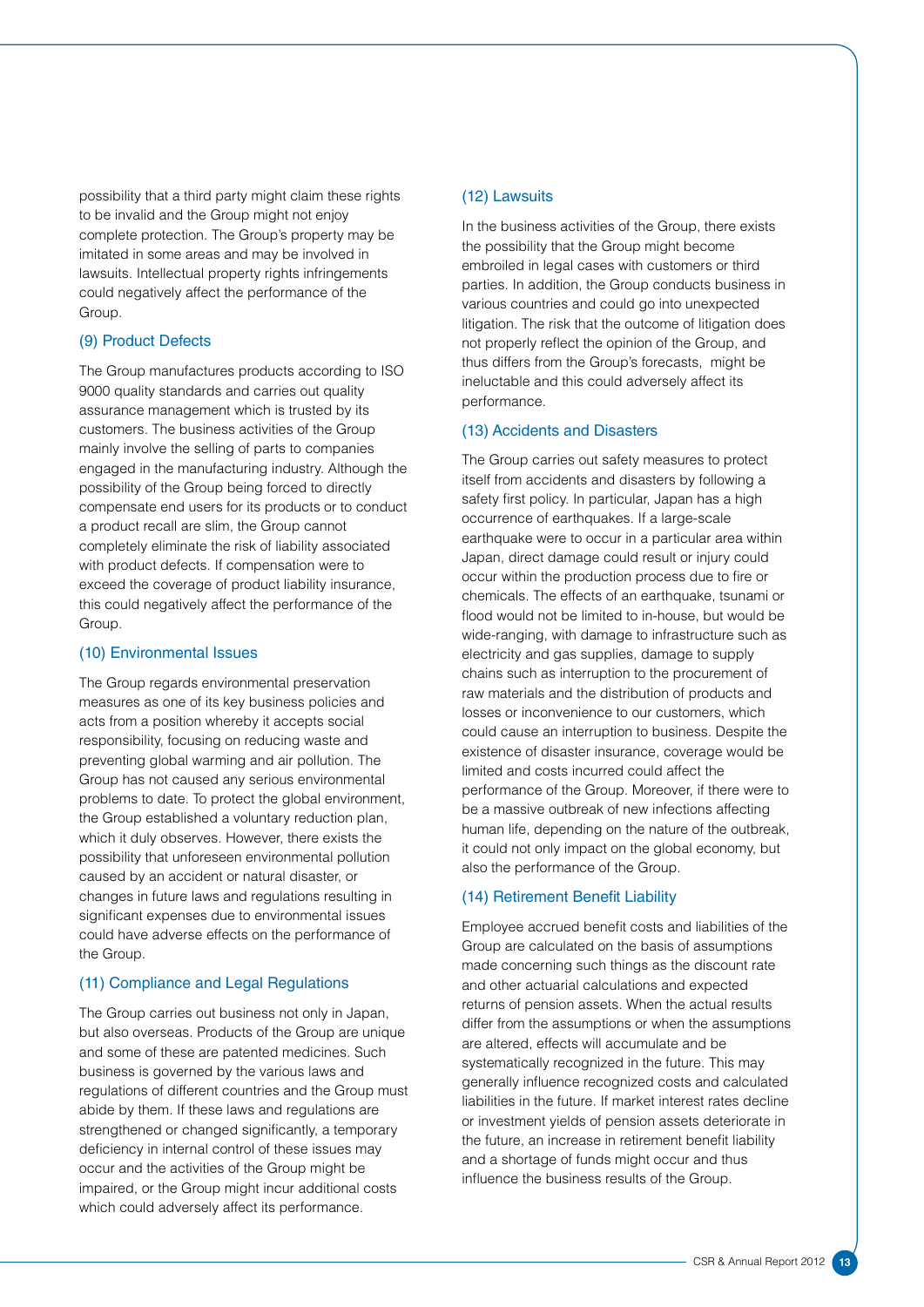

# **QES Audit**

Quantitatively "displaying" quality, environment and safety degree of each company of the Group after audits

To meet the goal of "Bringing safety to employees, customers and society", the QES Audit Department audits the activities of each base of the Group in three key areas: quality, the environment and safety. In fiscal 2011, we audited 23 bases and carried out follow-up audits on 13 bases.

The audited items varied widely and it was difficult for subject bases to understand the contents of them. Therefore, in fiscal 2011, we quantified the results of the audits, presenting them 'visually' in graph and chart form. This made problem issues and the size of risks clear, so that we could tackle them effectively. In addition, we were able to recognize the degree of improvement at a glance.

A corporation never improves simply by means of carrying out audits. We also offer suggestions for improvement and seek to create a corporation which ensures the safety of our employees, customers and society throughout the whole group.

# **Product Risk Management**

#### Aiming at providing safe and useful products to our customers

By means of setting up a "Product Risk Committee", the Nitto Denko Group aims to clarify risks associated with its products and minimize the effects of such risks.

Section meetings were set up to address the risk

areas identified throughout fiscal 2011. We will continue to implement risk reduction measures throughout fiscal 2012.

Product Risk Committee

| Section<br>Meeting of<br><b>Risk</b>       | Actual Achievement of Fiscal 2011                                                                                                                                                                                                                                                                     |
|--------------------------------------------|-------------------------------------------------------------------------------------------------------------------------------------------------------------------------------------------------------------------------------------------------------------------------------------------------------|
| Product<br>Liability                       | • Review of contracts with customers<br>• Implementation of conclusion of quality assurance<br>agreement<br>• Prevention of recurrence of serious complaints arising<br>from lack of information on the part of customers                                                                             |
| Chemical<br>Products                       | • Response to REACH (including CLP)<br>• Response to the chemical substances control laws of<br>each country<br>• Response to MSDS in accordance with new JIS<br>• Review of Nitto Denko Group Regulations on Voluntary<br>Management of Chemicals                                                    |
| Packaging<br>and<br>Product<br>Description | • Response to GHS product description (including GHS<br>in China)<br>• Response to physical distribution risks<br>• Establishment of Product Lot Number Standardization<br>Guidelines<br>• Response to indication of source<br>• Response to indication method established by export<br>control order |

## Product Quality Management and Compliance with Environmental Laws and Safety Laws

## (1) Quality Management in Response to Customer Requests

The Nitto Denko Group mainly manufactures and supplies intermediate function materials. In order to gain customer satisfaction with final products using our products, we have improved rules and guidelines and implemented measures to prevent problems with flaws.

## (2) Management of Environmental Laws and Safety Laws Concerning Chemical Substances

We considered countermeasures to respect the chemical substances control laws of each country where we do business, as well as EU controls such as RoHS and REACH. Furthermore, we established and reviewed the Nitto Denko Group Regulations on Voluntary Management of Chemicals.

## **Dealing with Radioactive Substances from Fukushima Daiichi Nuclear Power Plant Accident**

The Nitto Denko Group has established guidelines for dealing with radioactive substances from the Fukushima Daiichi Nuclear Power Plant accident and gives extra consideration to the effects of the accident on our health and environment.

In the case that the amount of radioactive substances in raw materials is beyond the norm specified by the guidelines, we take necessary measures, such as interim storage, in order to prevent the outside dispersal of radiation.

In the case that our customers request data as to the radioactive substances in our products, we state in the guidelines that we should give proof of the absence of radioactively contaminated products or lodge measured data.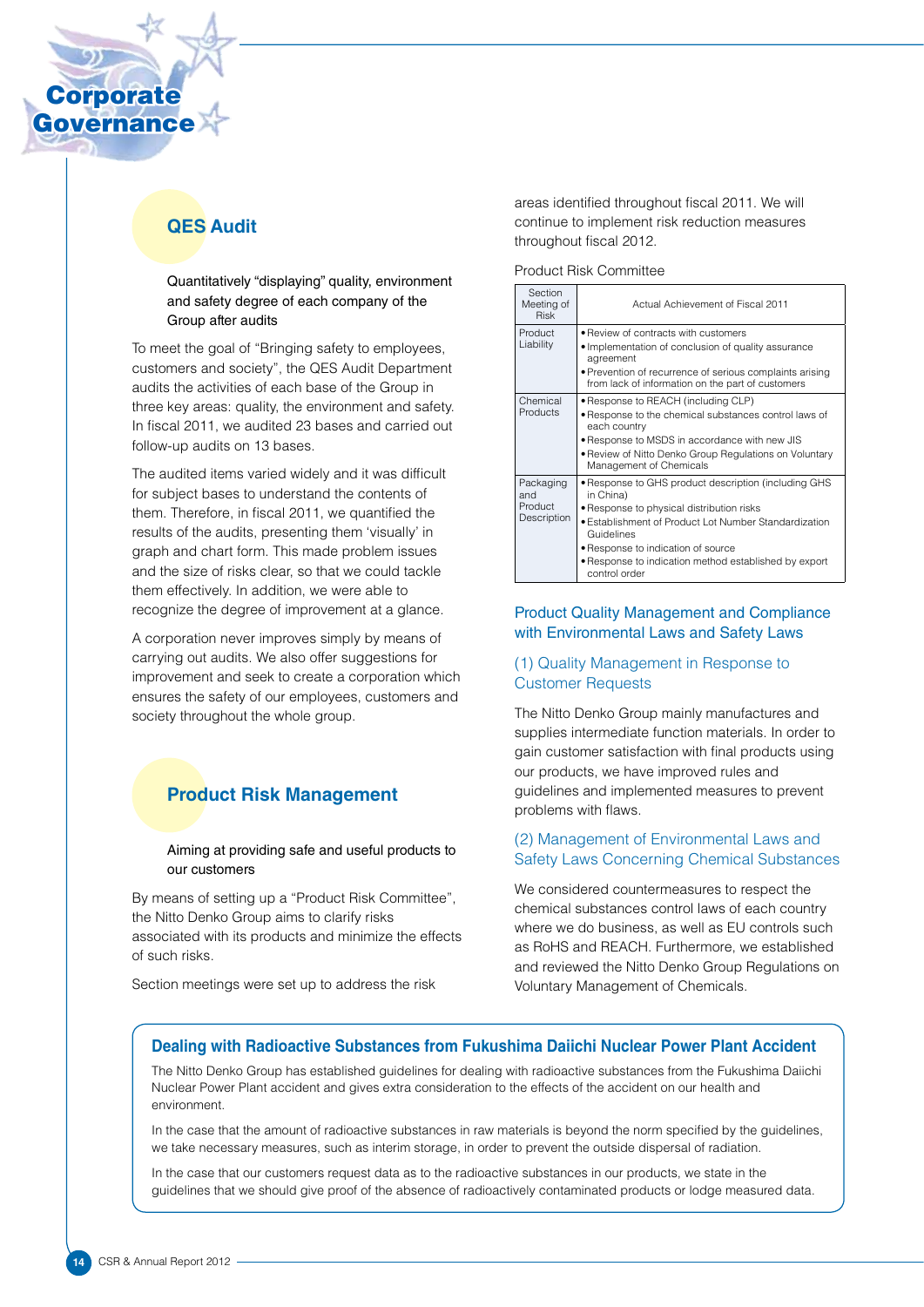## (3) Compliance with Laws Concerning Packaging and Product Description

We observed laws and regulations covering both inner and external packaging and product marking in product delivery and reviewed and improved issues in transportation.

# **Quality and Chemical Substance Management**

Manufacturing safe and environmentallyconscious products by making improvements in response to customer feedback

### (1) Quality

The Nitto Denko Group introduced "Advanced Quality Management" in fiscal 2005 to ensure product quality to the satisfaction of our customers.

Furthermore, in recent years, in order to attune ourselves to globalization, we have adjusted to realize not the satisfaction of customers throughout the world from a Japanese point of view, but the satisfaction of customers in view of the diverse cultures and characteristics in each region of the world.

In the future, we will further develop activities which we have conducted thus far, such as GATE\*1 , aimed at a healthy working environment worldwide, and "Customer Satisfaction Assessment", by listening to the opinions of our customers. In addition, we will improve the satisfaction and safety of our customers with a focus on the unique characteristics of each region.

\*1: GATE is the abbreviated form of "Group Activity Toward Excellence", which is a small group activity aimed at a healthy working environment and quality improvement in order to enhance customer satisfaction. This year GATE marks its 6th year and is developing activities on more than 600 themes to improve the working environment.







South- Asia Area Gathering

#### (2) Chemical Substance Management

In line with the recent worldwide escalation in interest in environmental concerns, the number of customer inquiries about the safety of chemical substances has increased. Our green procurement movement, in which a unique strict standard was established, has been expanded. Aiming at meeting such customer needs, we have consolidated the system to provide information to customers accurately and promptly on chemical substances contained in our products.

On the other hand, the Corporate Chemical Substances Department has self-governing regulations regarding chemical substances. By setting the strict standard of not using chemical substances which are harmful to humans or the environment in not only our products but also raw materials used and materials synthesized in the Group, we administer the management of chemical substances.

In fiscal 2011, we conducted law-abiding activities globally in line with the revision of the "Act on the Evaluation of Chemical Substances and Regulation of Their Manufacture, etc." in Japan, "Provisions on the Environmental Administration of New Chemical Substances" in China, and REACH<sup>\*2</sup> and CLP<sup>\*3</sup> in Europe. In particular, regarding REACH Substance of Very High Concern (SVHC\*4 ), whose lists are updated every six months, we investigate raw materials with our suppliers' cooperation and provide up-to-date information to them.

By means of the "Nitto Denko Group Chemical Substances Management Database (NCM\*5 )" which we implemented in December 2008, we have constructed a system in which we can promptly search for chemical substance information on products when needed. For example, if chemical substances are newly listed as items subject to regulation in a country, the database allows us not only to identify raw materials containing the said chemical substances and products using such raw materials rapidly, but also to disseminate such information.

- \*2 REACH: Registration, Evaluation, Authorization and Restriction of Chemicals
- \*3 CLP: Classification, Labeling and Packing of substances and mixtures
- \*4 SVHC: Substance of Very High Concern
- \*5 NCM: Nitto Denko Group Chemical Substances Management Database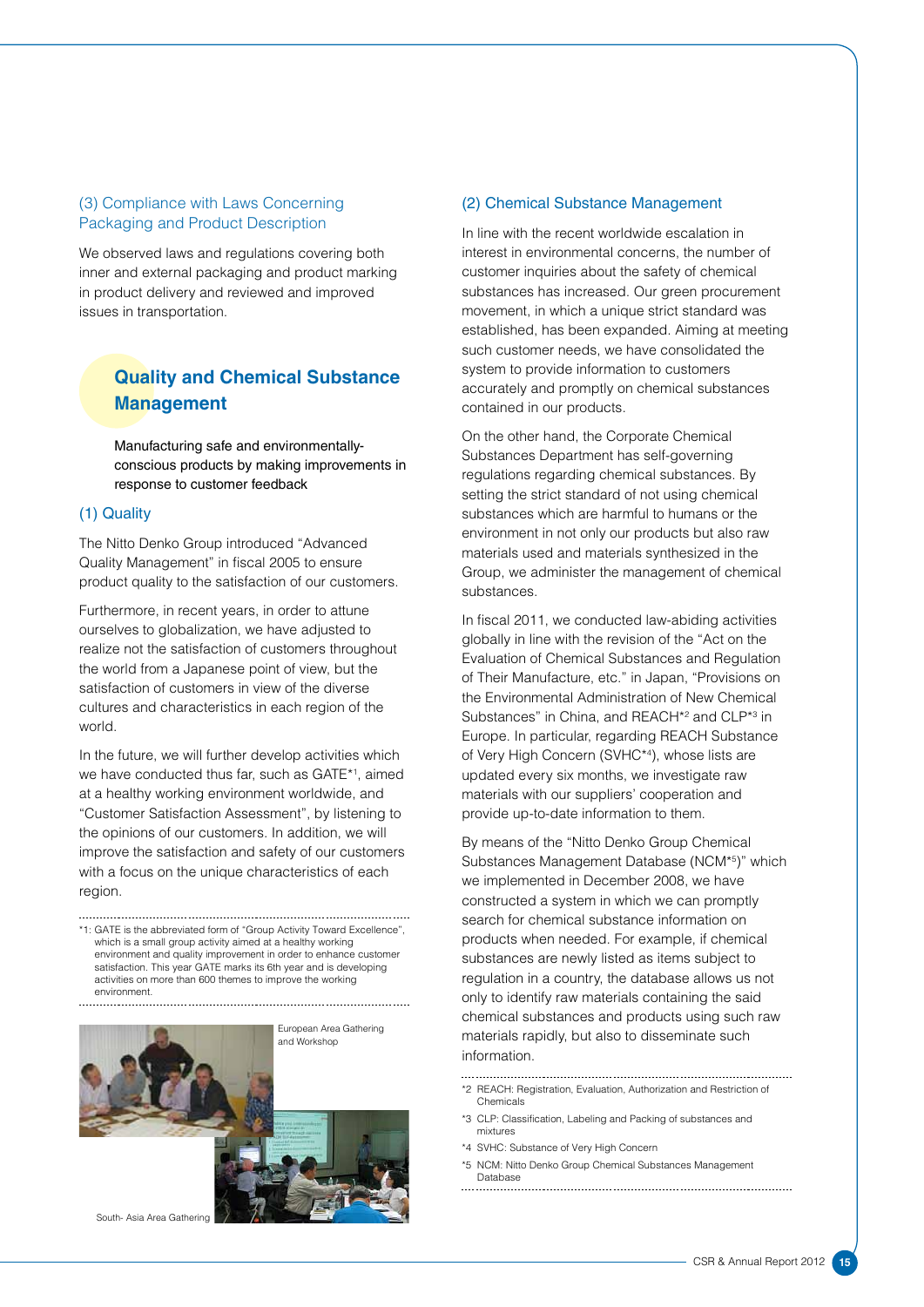

## **Procurement**

#### Aiming toward fair and honest procurement with an "Open, Fair and Best" spirit

The Nitto Denko Group considers procurement should be done in accordance with "Nitto Denko Group Business Conduct Guidelines", with our spirit of being "Open, Fair and Best". We promote our procurement activities in which each employee should be undeviating from corporate ethics and societal norms and conduct fair and honest procurement.

Furthermore, in order to realize the minimization of environment load and manufacture environmentally-friendly products, we established "Nitto Denko Group Green Procurement Standards" that promote green procurement activities. In addition, we are implementing a fulfillment of CSR and response to environmental change. By use of Nitto Denko Group Chemical Information System (CHI), we conduct research timely and promptly on chemical substances contained in the raw materials which we buy.

Aiming at enriching our suppliers' understanding of our green procurement and research on chemical substances, we held presentation meetings in Tokyo, Toyohashi and Osaka in March 2012, which were attended by 259 participants from 203 companies. We will conduct such activities again in the future to help our suppliers acquire a better understanding of our chemical substances policies and practices.

In fiscal 2012, we will periodically conduct necessary research on purchased raw materials for reasons such as to ascertain whether or not



sentation meeting

they contain substances on the candidate list of SVHC.

## **Safety Measures for Employees**

#### "Place safety before everything else"

With the Nitto Denko Group's guiding principle of "Place safety before everything else" in mind, we have continued to take precautions against accidents, aiming to create and maintain a working environment in which every employee can work with peace of mind.



#### (1) Occurrence of Accidents

The Nitto Denko Group has continued to implement safety activities in order to achieve our Group's goal of "Zero Critical and Serious Accidents". The occurrence of such accidents has been on a declining trend in the medium and long terms. However, over the past few years, the trend has reversed. Aiming at correcting this, we have conducted inherently safe design\* and proper chemical substances management thoroughly again.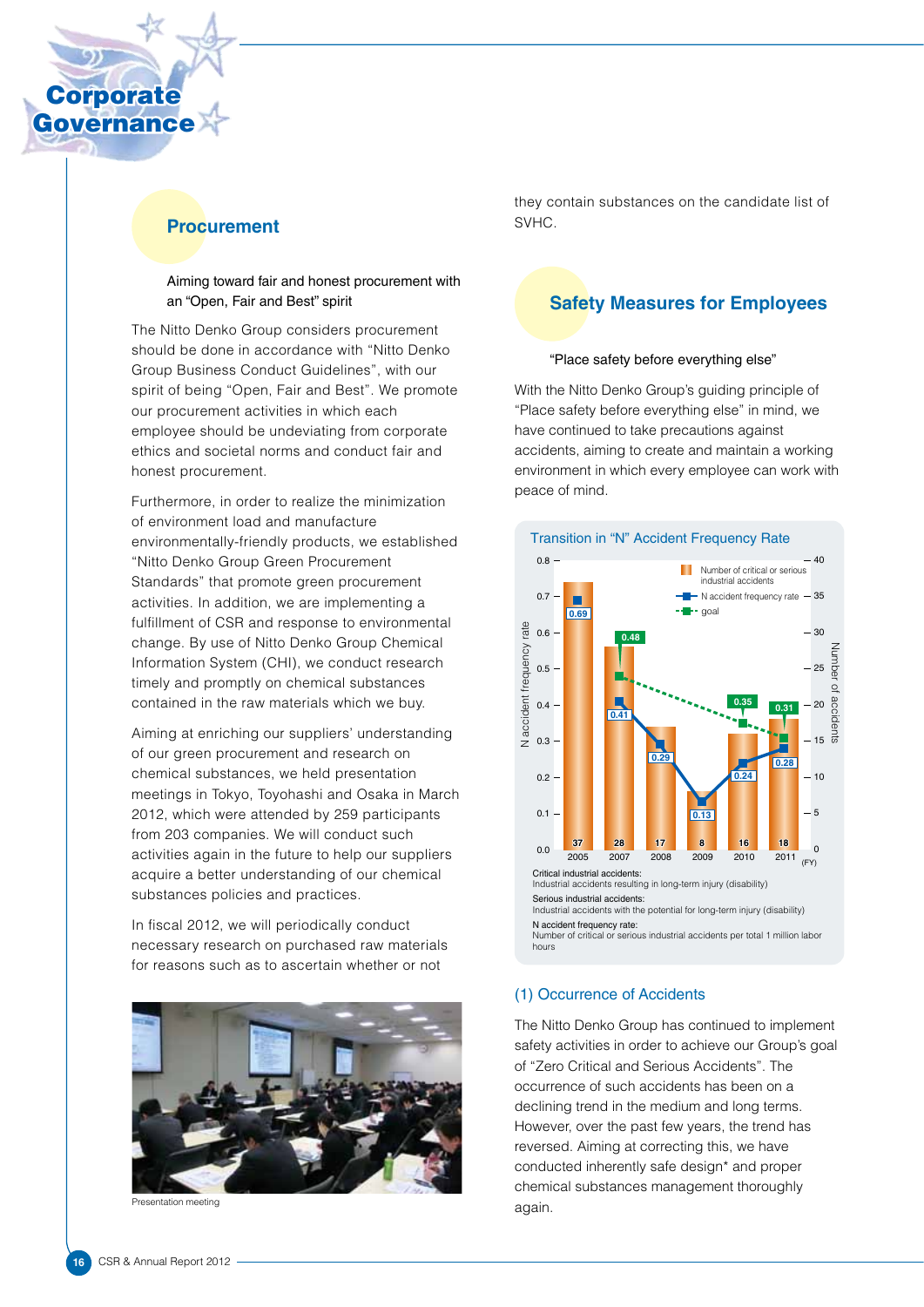We implement steadily varied risk reduction activities on occupational safety, occupational health, fire protection, disaster prevention and traffic safety, in order to prevent employees from getting injured or sick. In addition, we build workplaces where employees can work in safety.

\* Inherently safe design is a protective measure which either eliminates hazards or reduces the risks associated with hazards by changing the design or operating characteristics of a machine without the use of guards or protective devices.

#### (2) Preventing Every Accident

For the purpose of increasing employees' safety awareness, we provide training using experiencebased safety training apparatuses to experience danger virtually in the manufacturing process. However, in recent years, accidents such as falling while walking or tripping down stairs while not engaged in production activities have occurred with increasing frequency. Such seemingly minor accidents have the potential to cause a critical accident. Therefore, we are making efforts to further heighten employees' safety awareness by adding experience-based safety training apparatuses for such accidents and providing continuous experience-based safety training.



Training using experience-based safety training apparatuses

# **Personnel Matters**

Aiming at a personnel system which is appropriate to the next stage of globalization

#### (1) Global Conference

In November 2011 and March 2012, Global Conferences were held under the CEO's initiative. The purpose of the conferences were to

communicate directly with leaders working in each country on our policies and vision and to have each of them play an active role as a "Nitto Person", possessing the corporate ethos of the Nitto Denko Group.

After counting off into groups, participants discussed new business ventures and M&A. It was most certainly a productive conference.



Global Conference held in March. Approximately 120 participants attend

#### (2) Construction of Global Personnel System

At present, personnel systems in each area are administrated separately by country and area. We are executing a plan to integrate the systems and such a new system is due to be partially operational in fiscal 2012.

### (3) Ranked 72nd on List of "Best Companies to Work for in Japan 2011"

On a questionnaire, "Best Companies to Work for in Japan 2011", by Nikkei Research, Inc. (a member of the Nihon Keizai Shimbun, Inc. Group), Nitto Denko was ranked 72nd (307th in 2010). The rankings are determined according to the results of a questionnaire on "recruitment and cultivation of human resources", "use of diverse human resources", "improvement of working environment" and "consideration of diverse ways of working". Nitto Denko Corporation received particularly high marks on its "use of diverse human resources".